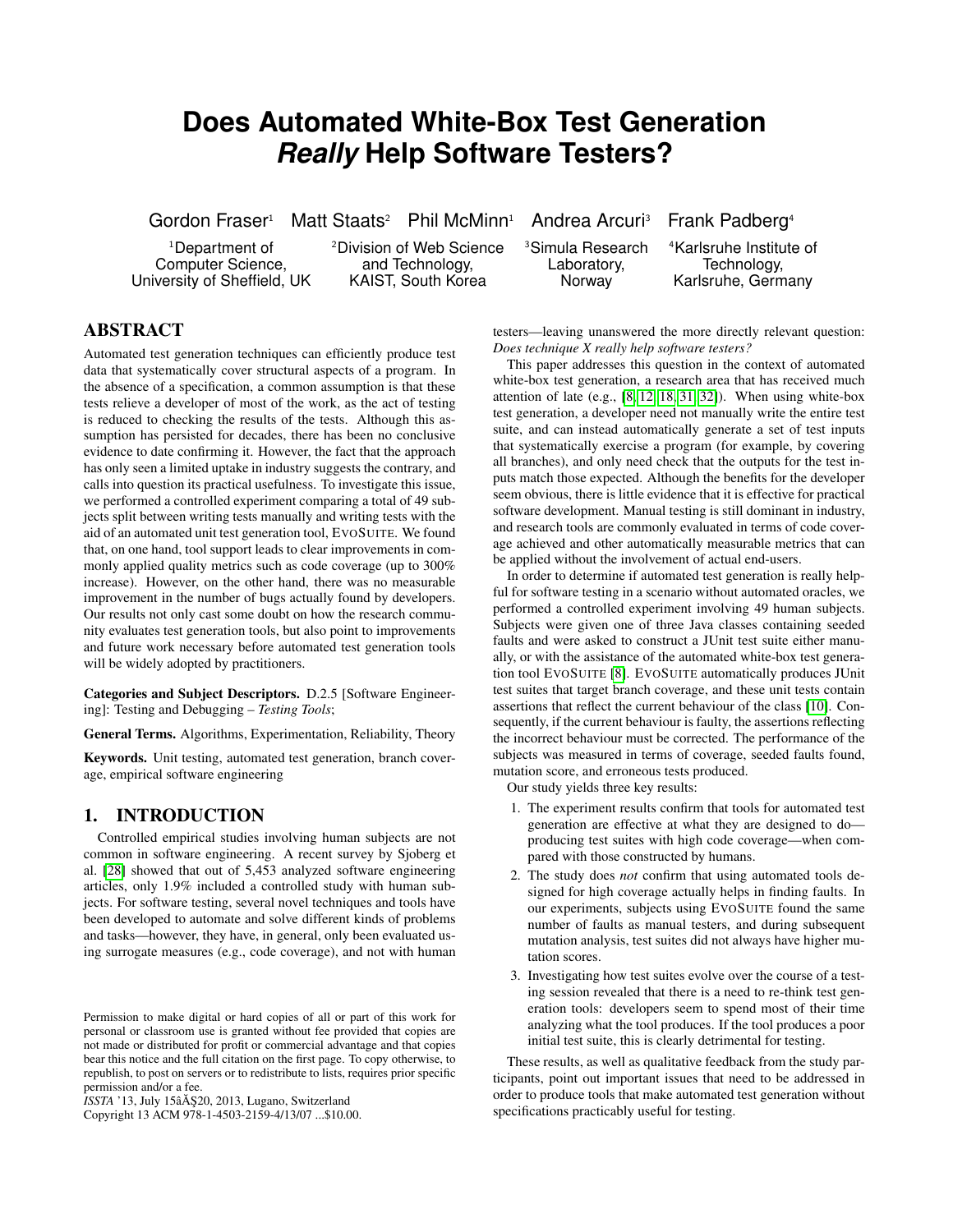

Figure 1: The EVOSUITE Eclipse plugin, generating test cases for a class—as used by subjects in the study.

## <span id="page-1-0"></span>2. EXPERIMENTAL METHODOLOGY

The purpose of this study was to investigate how the use of an automatic test generation tool, when used by testers, impacts the testing process compared to traditional manual testing. Our study was designed around a testing scenario in which a Java class has been developed and a test suite needs to be constructed, both to reveal faults in the newly created class and for later use in regression testing. We therefore designed our study around the following research questions (RQs):

*How does the use of an automated testing tool impact . . .*

RQ1 The structural code coverage achieved during testing?

- RQ2 The ability of testers to detect faults in the class under test?
- RQ3 The number of tests mismatching the specified behaviour?
- RQ4 The ability of produced test suites to detect regression faults?

#### 2.1 The Automated Testing Tool: EvoSuite

The automated testing tool used in our study is EVOSUITE [\[8\]](#page-10-1), which automatically produces JUnit test suites for a given Java class. As input it requires the Java bytecode of the class under test, along with its dependencies. EVOSUITE supports different coverage criteria, where the default criterion is branch coverage over the Java bytecode. Internally, it uses a genetic algorithm to evolve candidate test suites according to the chosen coverage criterion, using a fitness function [\[8\]](#page-10-1). When EVOSUITE has achieved 100% coverage or hits another stopping condition (e.g., a timeout), the best individual in the search population is post-processed to (1) reduce the size of the test suite while maintaining coverage achieved and (2) add JUnit assertions to the test cases. As EVOSUITE assumes no specification, these assertions reflect the *observed* behaviour rather than the *intended* behaviour. The selection is based on mutation analysis, and the assertions of the final test suite are minimized with respect to the set of mutants they can expose [\[10\]](#page-10-6).

For large scale experimentation, EVOSUITE can be used as a command-line tool. However, for our experiment, the Eclipse plugin was used (shown in Figure [1\)](#page-1-0), with which the user can produce a test suite for a class by right-clicking its name in the project explorer. The Eclipse plugin usually only exposes two of EVO-SUITE's many available configuration properties. However, in our experiments these were fixed: the time for test generation was set to one minute (this does not include time spent for minimization or assertion generation), and assertion generation was enabled.

#### <span id="page-1-1"></span>Table 1: Study objects

"LOC" refers to the number of non-commenting source code lines reported by JavaNCSS (*http://www.kclee.de/clemens/java/javancss*), "Branches" is the number of branches reported by EVOSUITE, while "Mutants" is the number of mutants created by the MAJOR tool [\[14\]](#page-10-7).

| Project     | Class          | LOC | Methods | <b>Branches</b> | <b>Mutants</b> |
|-------------|----------------|-----|---------|-----------------|----------------|
| <b>XOM</b>  | <i>DocType</i> | 296 | 26      | 242             | 186            |
| Commons CLI | Option         | 155 | 42      | 96              | 140            |
| Math4J      | Rational       | 61  | 19      | 36              | 112            |

#### 2.2 Study Subject and Object Selection

Running an empirical study involving human subjects leads to several challenges and possible pitfalls. Guidelines exist in the literature to help researchers to carry out such type of studies (e.g., see [\[15,](#page-10-8)[27\]](#page-10-9)). A common problem with controlled empirical studies is that, due to their cost and complexity, they are often limited in size. This reduces the power of the statistical analyses. For example, the studies surveyed by Sjoberg et al. [\[28\]](#page-10-0) involved between 4 and 266 participants (49 on average). Of these participants, 87% were students. Furthermore, in 75% of the cases, the applications used in the experiments were constructed for the sole purpose of running those experiments.

#### *2.2.1 Object Selection*

As the number of subjects available to us was limited, we restricted our experiment to three Java classes to increase the likelihood of observing statistically significant effects. The classes were chosen manually, based on the following criteria:

- 1. EVOSUITE should be able to generate test suites with high coverage, as addressing cases where test generation struggles [\[7\]](#page-10-10) is an ongoing research area. This excludes all classes with I/O dependencies and classes using Java Generics.
- 2. The source code documentation needs to be sufficient to serve as a specification. In particular, we required JavaDoc comments for all methods of the class.
- 3. The classes should not require the subjects to learn and understand complicated algorithms.
- 4. The classes should be non-trivial, yet feasible to reasonably test within an hour. In particular, we considered classes with fewer than 100 lines of code or classes without conditional expressions as too easy.
- 5. The classes should be understandable without extensively examining other classes in the same library. Notably, there should be neither many dependencies nor complex inheritance hierarchies.
- 6. Each class file should only involve one class definition (i.e., the class should not involve member classes).
- 7. The classes should represent three different types of applications and testing scenarios. In particular, we aimed to include one numeric class and one class dependent on string inputs.

We investigated the libraries used in our earlier experiments [\[8,](#page-10-1) [17\]](#page-10-11), and identified a set of 25 candidate classes largely matching our criteria from the NanoXML, Commons CLI, Commons Math, Commons Collections, java.util, JDom, Joda Time and XOM libraries. We then identified several candidate classes of appropriate difficulty by first writing test suites for them ourselves, and ran a pilot study with volunteer subjects (who were not included later in the main experiment) on Commons CLI *Option*, Commons Math *Fraction*, and XOM *Attribute*. Seeing that even seasoned programmers required significantly longer than an hour for *Fraction* and *Attribute*, we replaced these classes with the similar but simpler *Rational* from the Math4J library and *DocType* from XOM.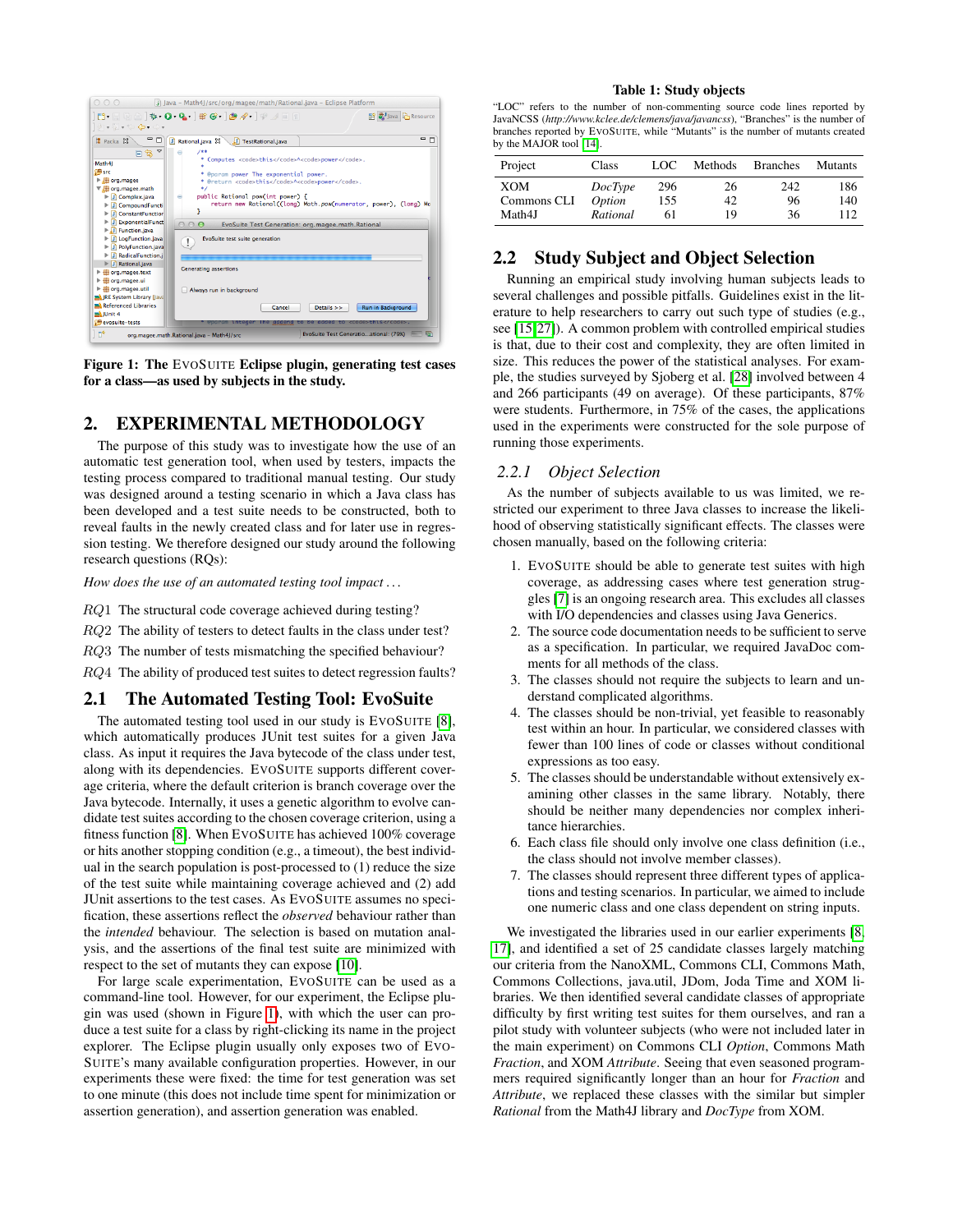Details of the classes used in the experiment can be found in Table [1.](#page-1-1) XOM is a tree-based API for processing XML documents (*http://www.xom.nu*), with *DocType* representing an XML document type declaration, which appears at the header of an XML file (e.g., "<!DOCTYPE html>"), potentially giving further details regarding a DTD. *Option* is part of the Apache Commons CLI API (*http://commons.apache.org/cli*) for parsing common line options passed to programs. The class represents a single command-line option (e.g., "-a", "--all", "-param <value>", etc.), including its short name, long name, whether the option is mandatory, and a short accompanying descriptor. Finally, *Rational*, from the Math4J project (*http://math4j.sourceforge.net*), represents a rational number.

Each Java class was injected with five faults prior to the experiment using the MAJOR [\[14\]](#page-10-7) mutation analysis tool. We used the following procedure to select injected faults: For each of the classes, we used EVOSUITE to produce 1,000 random test cases with assertions. We then calculated the number of test cases killing each mutant produced by MAJOR (i.e., an assertion generated by EVOSUITE fails), thus estimating the difficulty of killing the mutant. Next, we partitioned all killed mutants into five equally sized buckets of increasing difficulty of being killed. From each of these buckets, we randomly selected one mutant, while prohibiting the selection of multiple mutants in the same method. All five selected mutants were applied to the class, producing the faulty version given to the subjects.

#### *2.2.2 Subject Selection and Assignment*

Email invitations to participate were sent to industrial contacts, as well as students and post-doctoral research assistants in the Department of Computer Science at the University of Sheffield. Due to physical laboratory space restrictions, only the first 50 people who responded were allowed to participate. One person failed to attend the experiment, leaving a total of 49, of which five were industrial practitioners and 44 from the Computer Science department. Of the five industrial developers, one was a Java programmer while the other four were web developers from a local software company. Of the 44 subjects from the Computer Science department, two were post-doctoral research assistants, eight were PhD students and the rest were second year or higher undergraduate students. Each subject had prior experience with Java and testing using JUnit (or similar, i.e., xUnit for a different programming language).

Before starting the experiment, we produced a fixed assignment of subject ID to class and technique, so that we had roughly the same number of subjects for each class and technique pairing. We assigned successive subject IDs to the computers in the lab, such that any two neighbouring subjects would be working on different classes with different techniques. Subjects freely chose their computers before any details of the study were revealed.

#### 2.3 Experiment Process

Each subject received an experiment pack, consisting of their subject ID, a statement of consent, a background questionnaire, instructions to launch the experiment, and an exit survey. The pack also contained a sheet describing their target Java class and whether the subject was asked to test manually or using EVOSUITE. For those testing with EVOSUITE, the pack included further instructions on launching the EVOSUITE plugin.

Before commencing the experiment, each subject was required to fill in the questionnaire based on their background and programming experience. Subjects were then presented with a short tutorial of approximately 15 minutes, which provided a refresher of JUnit annotation syntax, along with the different assertion types available, and their various parameters. The tutorial further included screencasts demonstrating the use of Eclipse and the EVOSUITE tool. The slides of the presentation were made available as individual crib sheets for reference during the study.

Following the tutorial, subjects were given a short warm-up exercise to reacquaint themselves with Eclipse and JUnit, and to become familiar with the EVOSUITE plugin. The exercise consisted of an artificial ATM example class, including an intentional bug highlighted with code comments. Subjects were asked to write and run JUnit test cases, and to produce test suites with the EVOSUITE plugin. During this exercise, we interacted with the subjects to ensure that everybody had sufficient understanding of the involved tools and techniques.

After a short break the study commenced. To initiate the experiment, each subject entered their subject ID on a web page, which displayed a customized command to be copied to a terminal to automatically set up the experiment infrastructure (this process was also used for the tutorial example). The experimental infrastructure consisted of:

- Sun JDK 1.6.0-32
- Eclipse Indigo (3.7.2)
- The EVOSUITE Eclipse plugin
- An Eclipse workspace consisting of only the target project, with the class under test opened in the editor. The workspace for subjects performing manual testing was opened with an empty skeleton test suite for the target class.

All subjects used machines of roughly the same hardware configuration, booting Ubuntu Linux. As such, the technical setting for each individual subject was identical.

The stated goal was to test the target class as thoroughly as possible using the time available, referring to its project JavaDoc documentation for a description of its intended behaviour. We did not reveal the number of faults in a class to the subjects, but instructed subjects that test cases which reveal a fault in the class under test should fail. Subjects were told not to fix any of the code, unless the changes were trivial and eased the discovery of further faults.

Subjects of the EVOSUITE group were asked to start by producing a test suite using the plugin, and to edit the test cases such that they would fail if they revealed a fault on the class. They were also instructed to delete tests they did not understand or like, and to add new tests as they saw fit. As EVOSUITE uses a randomized search, each subject using it began with a different starting test suite. Furthermore, subjects working with EVOSUITE had to spend some of their time waiting for its results.

We modified Eclipse so that each time the test suite was run (initiated by a button-click), a copy of the test suite was saved locally and to a central storage point on the network for later analysis (presented in the following sections).

The subjects were given one hour to complete the assignment, and we asked them to remain seated even if they finished their task before the time limit. To be considered "finished", we required them to be certain that their test cases would a) cover all the code and b) reveal all faults. All subjects continued to refine their test suite until within 10 minutes of the end of study, as evidenced by the recorded test suite executions.

Including tutorial and break, the duration of the experiment was two hours. The task was completed under "exam conditions", i.e., subjects were not allowed to communicate with others, or consult with other sources to avoid introducing biases into the experimental findings. Each subject was paid 15 GBP for their time and involvement, and was asked to fill in an exit questionnaire before leaving.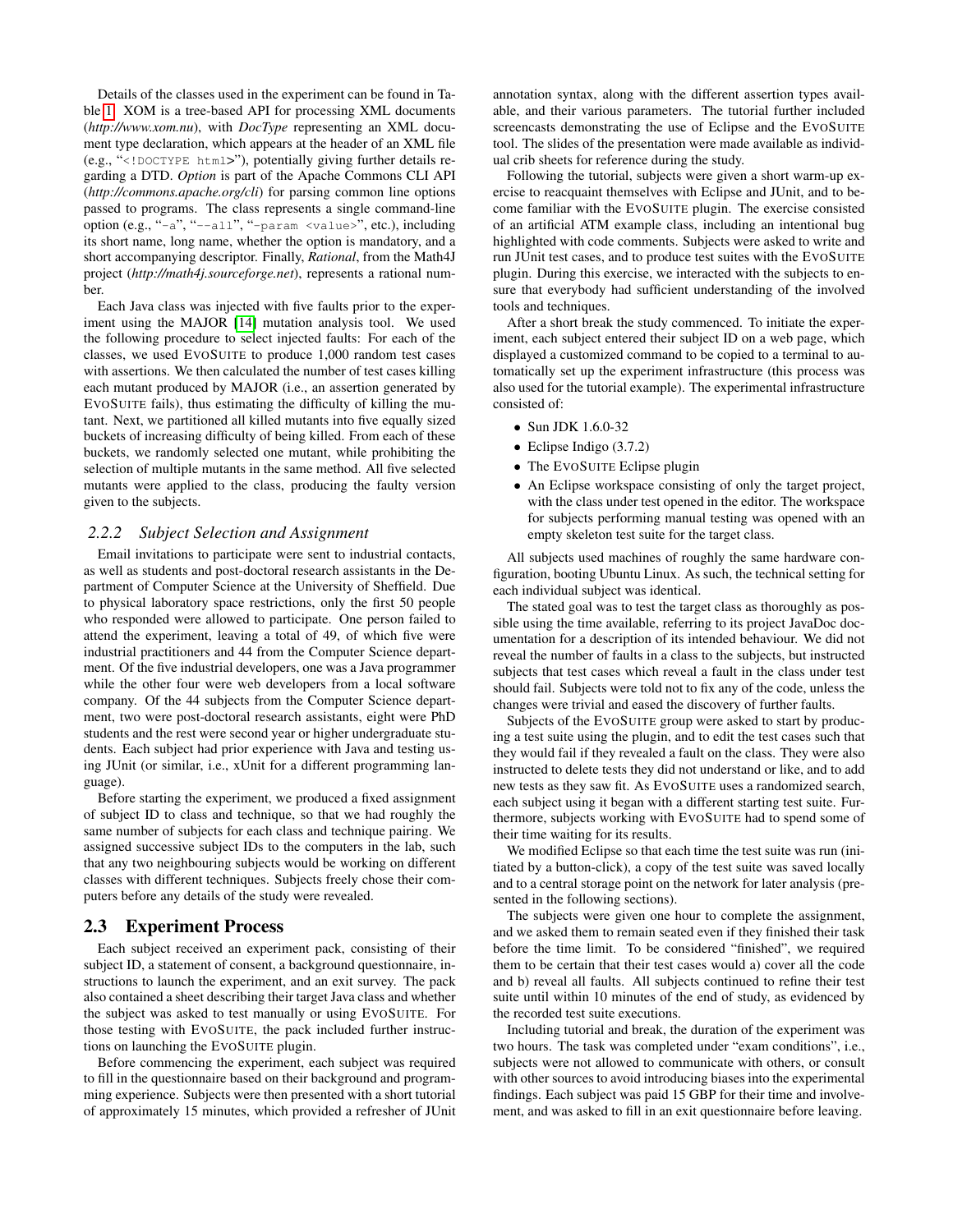## 2.4 Analysis of Results

Each subject in our study produced a sequence of test suites, with each new test suite saved whenever the subject executed it via Eclipse. These sequences are used to conduct our analysis, with the final test suite produced by each subject being of particular interest. For each test suite produced, we computed several metrics, specifi-cally: statement, branch, and method coverage (using Cobertura<sup>[1](#page-3-0)</sup>); the number of tests which fail on the original, correct system; the number of faults detected; the mutation score; and number of (nonassertion) statements and assertions present in each test.

These statistics form the base from which subsequent statistical analysis is done and our research questions are addressed. Statistical analysis was performed using the *scipy* and *numpy* Python frameworks and the R statistical toolset.

To determine which of the five individual study faults were detected by the test suites, for each class, each corresponding fault was used to a create a separate version of that class. This results in a total of six versions of each class for the analysis (five incorrect and one correct). In the subsequent analysis we refer to the correct version as the *original* version of the class. We then determined, for each faulty version of a class, if there exists a test which passes on the correct class, but fails on the faulty version.

The mutation score was computed by running the test suite using the MAJOR mutation framework, which automates the construction of many single-fault mutants and computes the resulting mutation score, i.e., the percentage of mutants detected by the test suites [\[14\]](#page-10-7). Tests which fail on the correct system are ignored and do not count towards the mutation score. (This was facilitated by modifications to MAJOR performed by the tool's author.) Note that these failing tests are still included when calculating coverage.

Finally, the number of statements and assertions was computed using automation constructed on top of the Eclipse Java compiler.

#### 2.5 Threats to Validity

External: Many of our subjects are strictly students, and do not have professional development experience. However, analysis of the results indicated subjects did not appear to vary in effectiveness according to programmer experience or student/professional status. Furthermore, we see no reason why automatic test generation should be useful only to developers with many years of experience.

The classes used in our study were not developed by the subjects and may have been unfamiliar. However, in practice developers often must test the code of others, and as previously discussed, the classes chosen were deemed simple enough to be understood and tested within the time allotted through pilot studies. This is confirmed in the survey, where we asked subjects if they felt they had been given enough time for the experiment. Only three subjects strongly disagreed about having enough time, whereas 33 subjects stated to have had enough time; there was no significant difference between EVOSUITE users and manual testers on this question, indicating there was sufficient time for both groups. Additionally, the classes selected were relatively simple Java classes. It is possible more complex classes may yield different results. As no previous human studies have been done in this area, we believe beginning with small scale studies (and using the results to expand to larger studies) is prudent.

Our study uses EVOSUITE for automatic test generation. It is possible using different automatic test generation tools may yield different results. Nevertheless, EVOSUITE is a modern test generation tool, and its output (both in format and structural test coverage

#### <span id="page-3-1"></span>Table 2: Effect sizes for EVOSUITE results compared with manual testing for the three study classes

When *p*-values are lower than 0.05, the effect size  $\hat{A}_{12}$  is highlighted in bold.

| Variable                    | Option   |            | Rational |            | DocType  |            |
|-----------------------------|----------|------------|----------|------------|----------|------------|
|                             | $A_{12}$ | $p$ -value | $A_{12}$ | $p$ -value | $A_{12}$ | $p$ -value |
| # failing tests on original | 0.97     | 0.001      | 0.70     | 0.289      | 0.83     | 0.026      |
| # of detected faults        | 0.31     | 0.165      | 0.43     | 0.738      | 0.50     |            |
| <b>Mutation</b> score       | 0.65     | 0.321      | 0.37     | 0.530      | 0.22     | 0.065      |
| % Statement coverage        | 1.00     | 0.001      | 0.79     | 0.109      | 0.37     | 0.399      |
| % Branch coverage           | 1.00     | 0.001      | 0.64     | 0.431      | 0.19     | 0.040      |
| % Method coverage           | 1.00     | 0.001      | 0.91     | 0.014      | 0.70     | 0.178      |

achieved) is similar to the output produced by other modern test generation tools, such as *Randoop* [\[21\]](#page-10-12), *eToc* [\[32\]](#page-10-5), *TestFul* [\[3\]](#page-10-13), *Java PathFinder* [\[23\]](#page-10-14), *Dsc* [\[13\]](#page-10-15), *Pex* [\[31\]](#page-10-4), *JCrasher* [\[4\]](#page-10-16), and others.

Internal: Extensive automation is used to prepare the study and process the results, including automatic mutation tools, tools for automatically determining the faults detected over time, tools measuring the coverage achieved by each test suite, etc. It is possible faults in this automation could lead to incorrect conclusions.

To avoid a bias in the assignment of subjects to objects we used a randomized assignment. Subjects without sufficient knowledge of Java and JUnit may affect the results; to avoid this problem we only accepted subjects with past experience (e.g., all undergraduates at the University of Sheffield learn about JUnit and Java in the first year), as confirmed by the background questionnaire, and we provided the tutorial before the experiment. In addition, the background questionnaire included a quiz question showing five JUnit assertions, asking for each whether it would evaluate to true or to false. On average, 79% of the answers were correct, which strengthens our belief that the existing knowledge was sufficient for the experiment. A further threat to internal validity may result if the experiment objectives were unclear to subjects; to counter this threat we thoroughly revised all our material, tested it on a pilot study, and interacted with the subjects during the tutorial exercise to ensure they understood the objectives. As each subject only tested one class with one technique, there are no learning effects that would influence our results.

Construct: We used automatically seeded faults to measure the fault detection ability of constructed test suites. While evidence supports that the detection of the class and distribution of faults used correlates with the detection of real world faults, it is possible the use of faults created by developers may yield different results.

Conclusion: We conducted our study using 49 subjects and three Java classes. Thus for each combination of testing approach (EVO-SUITE and manual) and Java class, six to nine subjects performed the study. This is a relatively small number of subjects, but yields sufficient statistical power to show an effect between testing approaches. Furthermore, the total number of test suites created over the course of the study is quite high (over 1000), easily sufficient for analysis examining the correlations between test suite characteristics and fault detection effectiveness.

## <span id="page-3-2"></span>3. RESULTS

In answering our original research questions, we use only the final test suite produced by each subject, as this represents the end product of both the manual and tool-assisted testing processes. We explore how the use of automated test generation impacts the evolution of the test suite in Section [4.1.](#page-6-0)

The results are summarized in the form of boxplots in Figure [2,](#page-4-0) with the outcome of statistical tests summarized in Table [2.](#page-3-1) The Mann-Whitney U-test was used to check for statistical difference

<span id="page-3-0"></span><sup>&</sup>lt;sup>1</sup>Note that Cobertura only counts conditional statements for branch coverage, whereas the data given in Table [1](#page-1-1) lists branches in the traditional sense, i.e., edges of the control flow graph.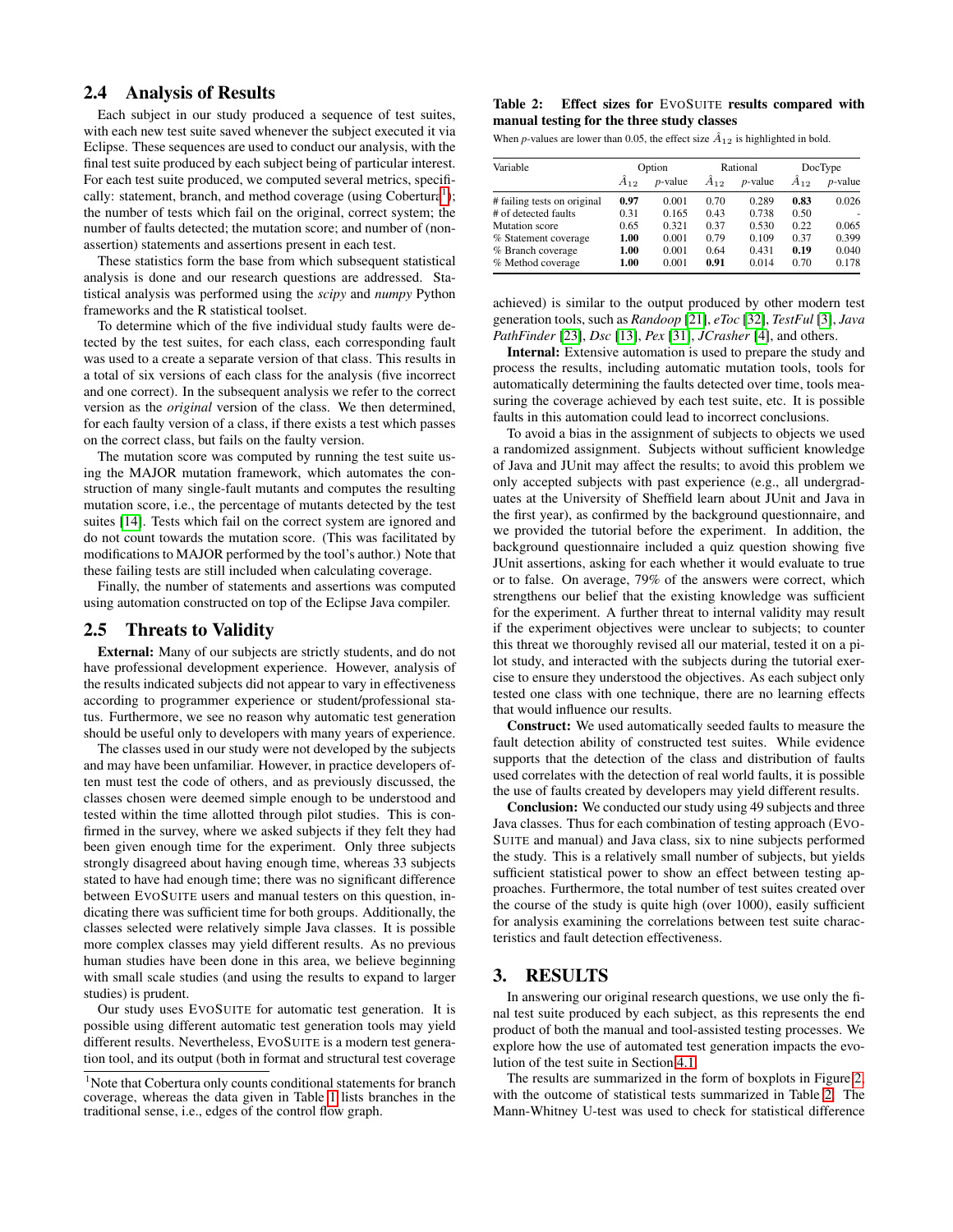

<span id="page-4-2"></span><span id="page-4-0"></span>Figure 2: Test suite properties, comparing EVOSUITE against manual testing (boxes spans from 1st to 3rd quartile, middle lines mark the median, whiskers extend up to  $1.5\times$  the inter-quartile range, while plus symbols represent outliers and stars signify the mean).

among the stochastic rankings of these two groups for each variable, and the Vargha-Delaney  $\hat{A}_{12}$  statistic was used to calculate standardized effect sizes. We also computed common statistics, such as minimum, maximum, mean, median, standard deviation, and kurtosis. For space reasons we do not exhaustively list these values, but instead refer to them in our discussion as needed. There is disagreement in the literature concerning which statistical tests should be used and how to interpret their results; in this paper, we follow the guidelines presented by Arcuri and Briand [\[2\]](#page-10-17).

The data for three subjects was discarded, as one subject produced no test suites (for *DocType*), and two subjects ignored study instructions and modified the class interface (for *Rational*). As these modifications were not captured by the EVOSUITE plugin, we could not analyze the resulting test suite.

After conducting the study, the analysis indicated unexpected results for *DocType*. Although per our class selection criterion, we expected EVOSUITE would achieve high coverage with *DocType*, the coverage values achieved by participants using EVOSUITE were very low (as seen in Figure [2\)](#page-4-0), no greater than 44%. Upon investigation, we identified a configuration problem in EVOSUITE related to how the Eclipse plugin constructed the classpath when launching EVOSUITE during test generation; specifically, EVOSUITE could not load the *nu.xom.Verifier* class. As it is possible to instantiate *DocType* even without *Verifier*, EVOSUITE silently ignored this problem. However, many of the methods of *DocType* indirectly depend on *Verifier*, and calling such a method leads to a *NoClassDef-FoundError*. Consequently, EVOSUITE produced many test cases for *DocType* similar to the following:

public void test0() { String string $0 = ...;$ DocType docType0 = ...; try { docType0.setInternalDTDSubset(string0); fail ("Expecting exception: NoClassDefFoundError"); } catch(NoClassDefFoundError e) { *// Could not initialize class nu.xom.Verifier* }

<span id="page-4-3"></span><span id="page-4-1"></span>This explains the simultaneous high method coverage and low statement/branch coverage achieved over this class. This configuration problem only affected EVOSUITE, not Eclipse itself, and consequently these test cases would fail when executed in Eclipse, as the *NoClassDefFoundError* would not occur.

Interestingly, none of the subjects noted this issue, and the experiment was conducted as planned. The results on *DocType* therefore do not represent the standard behaviour of EVOSUITE. However, they do represent an interesting case: what happens if the test generation tool produces bad or misleading test cases? We therefore decided to keep the data set.

## RQ1: Structural Code Coverage Achieved

As seen in Figure [2\(](#page-4-0)a–c), for both *Option* and *Rational*, the use of EVOSUITE improves code coverage for every structural coverage criteria used. The relative increases in median coverage range from 9.4% in the case of branch coverage for *Rational*, to 300% a threefold increase—for branch coverage for *Option*. Indeed, the improvement in coverage when testing *Option* with the aid of EVO-SUITE is particularly substantial: the minimum coverage achieved with EVOSUITE derived test suites is 80.0% and 90.48% for branch and method coverage, while the maximum coverage achieved by any subject working without EVOSUITE is 35.71% and 73.81%, indicating nearly all the coverage achieved during testing is likely due to automatically generated tests.

Considering the standardized effect sizes and the corresponding *p*-values in Table [2,](#page-3-1) results for *Option* are as strong as possible  $(\hat{A}_{12} = 1$  and *p*-value close to 0.0). For *Rational*, there are strong effect sizes (from 0.69 to 0.94), but sample sizes were not large enough to obtain high confidence in statistical difference for branch coverage (*p*-value equal to 0.247).

The results for *Option* and *Rational* matched our expectations: the development of automatic test generation tools has long focused on achieving high structural coverage, and the high coverage achieved here mirrors results found in previous work on a number of similar tools. For *DocType*, however, the use of EVOSUITE results in considerably lower branch coverage, with a relative change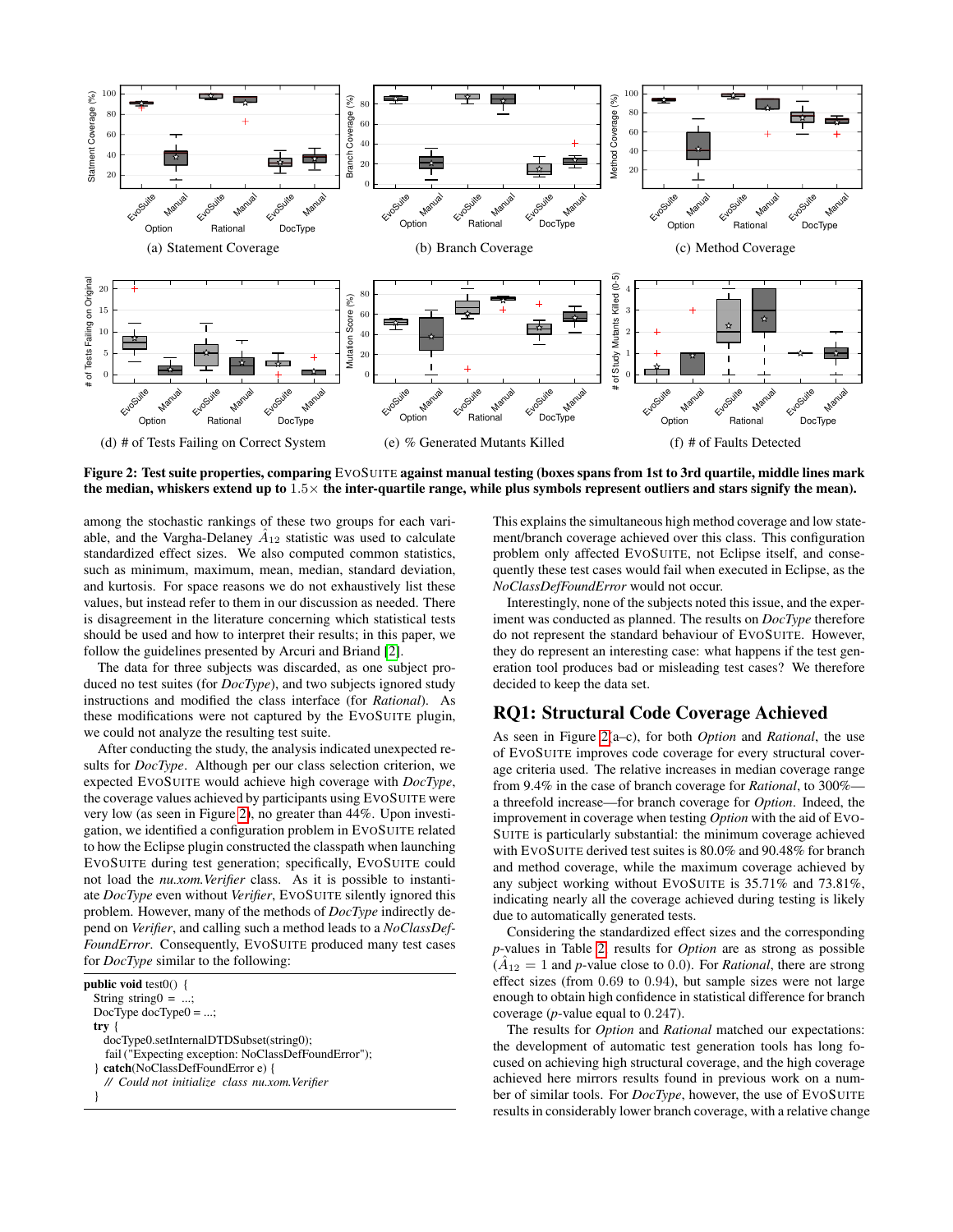in the median branch coverage of -42.12% (though method coverage tends to be slightly higher). As discussed above, this is due to a configuration error; given that EVOSUITE typically achieves around 80% branch coverage within one minute over *DocType*, we expect that the behavior observed over the *Rational* and *Option* classes would also apply on *DocType* under normal circumstances.

Nevertheless, we conclude that in scenarios suited to automated test generation, generated test suites do achieve higher structural coverage than those created by manual testers.

RQ1: *Automatically generated test suites achieve higher structural coverage than manually created test suites.*

## <span id="page-5-1"></span>RQ2: Faults Detected

For all three classes, there is no case in which the ability of subjects to detect faults improves by using EVOSUITE, and in fact detection often slightly decreases. For example, from Figure [2\(f\)](#page-4-1) we see *Option* shows a slight benefit when using manual testing, with average fault detection of 0.89 compared to 0.38 (effect size 0.31). For *Rational* the data show that manually created test suites detect 2.33 faults versus the 2.12 detected with test suites derived with EVO-SUITE (effect size 0.46). However, test suites created for *DocType* find on average the exact same number of faults, 1.0 (effect size 0.5). In no case are the differences in fault detection statistically significant at  $\alpha = 0.05$ , as the lowest *p*-value is equal to 0.165 (for *Option*). A larger sample size (i.e., more subjects) would be needed to obtain more confidence to claim that EVOSUITE actually is worse than manual testing.

> RQ2: *Using automatically generated test suites does not lead to detection of more faults.*

Of the results found, this is perhaps the most surprising. Automated test generation tools generate large numbers of tests, freeing testers from this laborious process, but also forcing them to examine each test for correctness. Our expectation was that either testers would be overwhelmed by the need to examine and verify the correctness of each test, and thus be largely unable to make the necessary changes to the test to detect faults, *or*, that testers would be relatively effective in this task, and, free from the need to create their own test inputs, could detect faults more efficiently.

To determine if this behavior stems from the generation of poor tests suites by EVOSUITE, we examined how many faults subjects *could* have found using generated tests given the right changes to the test assertions. To estimate this, we looked at the initial test suites generated by EVOSUITE. We assume that a test suite can potentially reveal a fault if there exists a test which passes on the class with the fault, and fails on the original, correct class (i.e., there is a test where an assertion, if corrected, would reveal the fault). On average, test suites for *Option* could reveal 3.0 faults, test suites for *Rational* 2.86 faults, and test suites for *DocType* 2.6. Consequently, it would have been possible for subjects using EVOSUITE to find more faults than manual testers if they had identified and fixed all incorrect assertions. We take a closer look at the influence of assertions and how they vary when using EVOSUITE in Section [4.2.](#page-8-0)

## RQ3: Tests Mismatching the Specification

For all three classes, the number of tests failing on the original version (i.e., the version of the class without the seeded faults) is larger when EVOSUITE is used (cf. Figure  $2(d)$ ). Each failing test represents a misunderstanding in how the class should operate, manifested as an incorrect assertion. For *Option*, the number increases from 1.22 on average for manually written tests to 8.5 for participants using EVOSUITE; for *Rational* the number increases from



<span id="page-5-0"></span>Figure 3: Average number of test cases failing on the original, correct version of the class. EVOSUITE users are shown with dark gray solid lines, manual testers light gray dashed lines.

2.8 to 5.14; and for *DocType* the number increases from 0.75 to 2.5. The increase is statistically significant for *Option* (*p* = 0.001) and  $DocType$  ( $p = 0.026$ ), whereas *Rational* ( $p = 0.289$ ) would need a larger sample size to achieve significance.

Naturally, we expect several failing tests in the initial test suite when using EVOSUITE: assertions produced by EVOSUITE reflect the behaviour of the class they are generated from, which in the study is faulty. Over time, as the test suite evolves, we expected these failing tests to be corrected. However, Figure [3](#page-5-0) shows that this is not the case; the number of incorrect tests remains fairly constant for both EVOSUITE users and manual testers, and even slightly increases for EVOSUITE users (due to *Option*).

The persistent number of failing tests may occur because testers struggle to understand the generated tests, or because in general testers struggle to correct failing tests, and the generation process merely exacerbates this. In any case, the existence of failing tests represents a potential drain on time, as these tests may fail to catch faults in the program or may signal the existence of a fault where none exists, both undesirable outcomes.

RQ3: *Automatically generated test cases have a negative effect on the ability to capture intended class behaviour.*

## RQ4: Regression Fault Detection

We estimate the ability of subjects' test suites to find regression faults by examining the mutation score achieved. In contrast to the results for *RQ2*, the results for *RQ4* are mixed: the ability of subjects to construct test suites capable of detecting faults later introduced in the class under test is impacted by the use of EVOSUITE, but only for one class. As shown in Figure [2\(e\),](#page-4-3) when performing regression testing over *Option*, test suites derived from EVOSUITE detect, on average, 51.46% of mutants as compared to 37.82% detected by manual testing alone. This indicates that the much higher structural coverage achieved over this class, while apparently not beneficial at detecting existing faults in it, nevertheless does help improve the ability to detect mutants later introduced.

However, for the other two classes, *Rational* and *DocType*, test suites constructed with EVOSUITE seem to perform worse. For *Rational*, manually created test suites killed on average 72.92% of generated mutants, a rather consistent improvement over the 60.56% of mutants found by the EVOSUITE derived test suites. For *DocType*, 56.50% and 46.65% of mutants were killed by manually created and EVOSUITE generated test suites, respectively. In both cases, however, the most effective test suite was created by a subject using EVOSUITE (note the outliers in Figure [2\(e\)\)](#page-4-3). Only for *Doc-Type* there is enough evidence to claim results can be statistically significant (*p*-value equal to 0.065), though this is influenced by the configuration problem discussed earlier.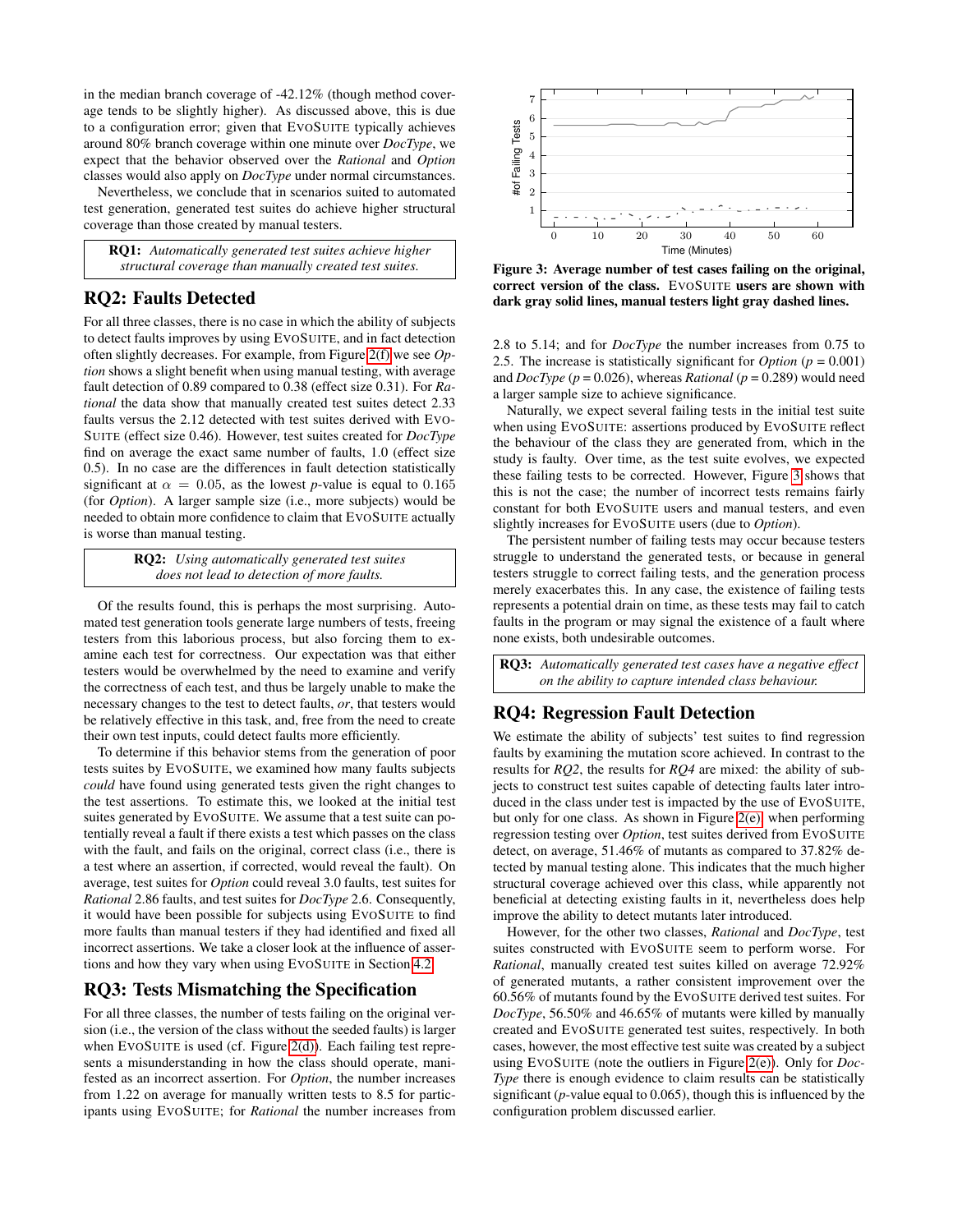

<span id="page-6-1"></span>Figure 4: Test suite evolution for *Rational*. EVOSUITE users shown in light gray solid lines, manual testers dark gray dashed lines.

We hypothesize that to some extent this difference among classes is due to the difference in method coverage achieved over *Option*: as noted previously, we selected independent faults to be part of each class, and some methods do not contain faults. During mutation testing, these methods are mutated, and the tests generated by EVOSUITE targeting these methods—which are correct, as the methods themselves are correct—will detect these mutants. As manually created test suites may not cover these methods, they cannot detect these mutants. In contrast, for both *Rational* and *DocType*, test suites manually created or derived using EVOSUITE achieved similar levels of method coverage, and this behavior is thus absent. Our results for *RQ4* thus reflect previous empirical studies relating structural coverage and mutation scores—higher structural coverage roughly corresponds to higher levels of mutation detection ability [\[20\]](#page-10-18).

On the whole, these results indicate that the use of automatic test generation tools may offer improvements in regression testing in scenarios where testers struggle to manually generate sufficient tests to cover a system. However, the relationship between coverage and mutation score is clearly not as strong as found in previous studies (where correlations above 0.9 were common) highlighting the impact of the tester in constructing effective regression test suites [\[20\]](#page-10-18). For example, although on *Rational* the coverage values are higher for EVOSUITE, its mutation score is lower.

We provide two possible conjectures why manual testers achieved higher mutation scores with similar coverage. First, consider again the results from RQ2 and RQ3: users of EVOSUITE produced more tests failing on the original version of a class than manual testers. Although a failing test still contributes towards code coverage, it cannot detect any mutants by definition (mutation analysis assumes that the tests pass on the original version of the class). Consequently, the mutation score is based on only the passing subset of the produced test cases. It is therefore likely that if users had managed to correct more assertions, the mutation score of the EVO-SUITE tests would have been significantly higher.

Second, it is possible that the assertions generated by EVOSUITE are weaker than those written by manual testers. Both conjectures imply that assertion generation is in strong need of further research.

RQ4: *Automated test generation does not guarantee higher mutation scores.*

## 4. DISCUSSION

Our results indicate that while the use of automated test generation tools can improve structural coverage over manual testing, this does not appear to improve the ability of testers to detect current or future regression faults. These results highlight the need to improve automated test generation tools to be capable of achieving not just higher structural coverage, but also better fault finding when actually *used* by testers. To accomplish this, we require a better understanding of how the testing process is influenced by the use of automated testing tools. Based on the observations made in the previous section, we further explore how the use of automated test generation impacts testing effectiveness and discuss implications for future work in automated test generation.

#### <span id="page-6-0"></span>4.1 Evolution of a Test Suite

As shown previously, even when given tests which were largely the same and unhelpful, subjects largely used the test suite produced by EVOSUITE, resulting in test suites with considerably less coverage (though surprisingly, similar fault detection effectiveness) than manually produced test suites.

This highlights that beginning the testing process with an automated testing tool is not a simple boost, a pure benefit with no downsides. Instead, the use of these tools results in the creation of a different starting point for testing from that of traditional manual testing, one which changes the tasks the tester must perform and thus influences how the test suite is developed. Understanding the differences in how a test suite evolves during testing with respect to the starting point may suggest how automated testing tools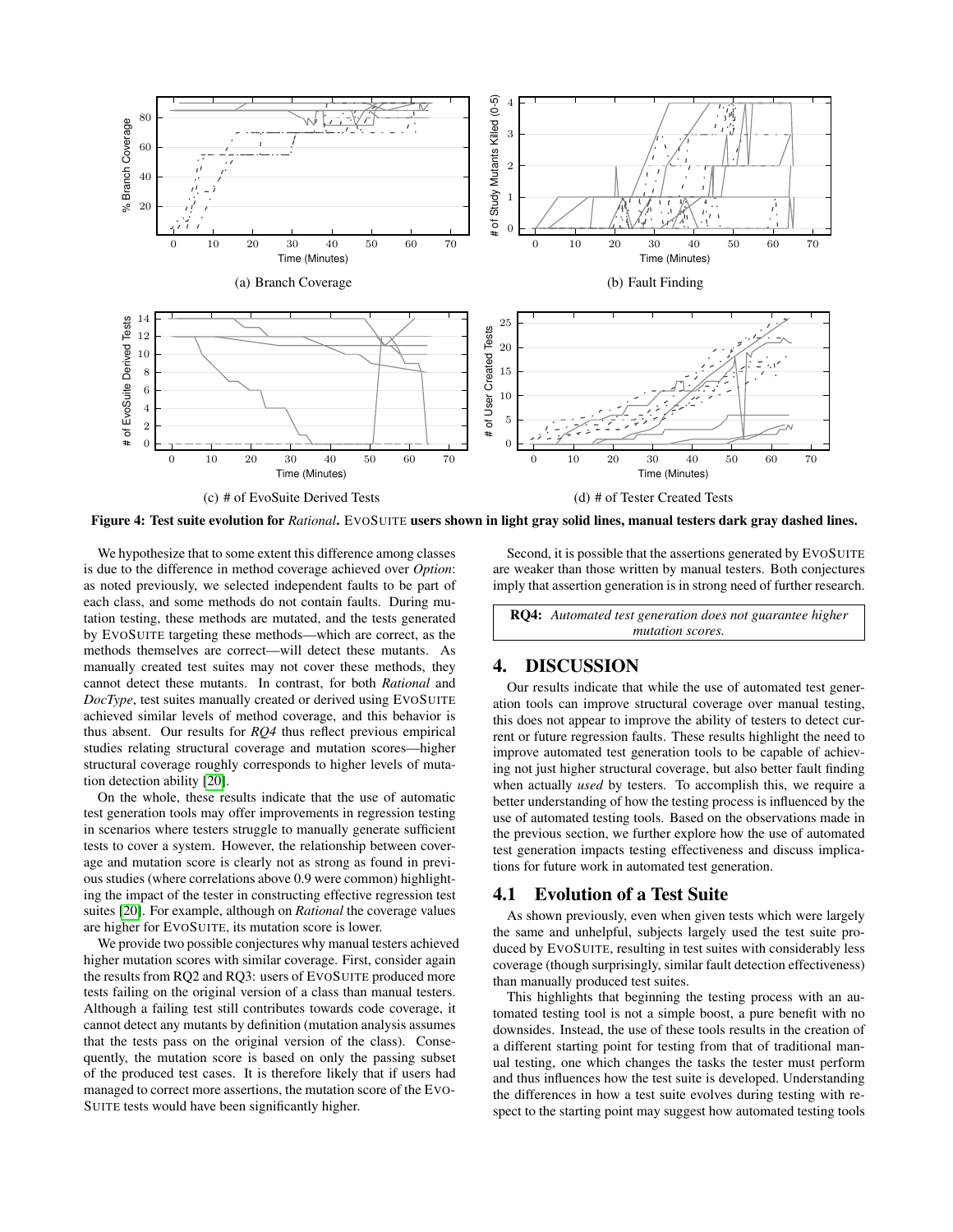

<span id="page-7-0"></span>Figure 5: Test suite evolution for *DocType*. EVOSUITE users shown in light gray solid lines, manual testers dark gray dashed lines.

can better serve testers. Towards this, in Figures [4](#page-6-1) and [5,](#page-7-0) we illustrate how test suites change over time for the *Rational* and *DocType* classes, illustrating the branch coverage achieved, the number of EVOSUITE-derived tests, the number of user-created tests, and the number of study faults detected. (*Option* displays behavior similar to *Rational*.) Each line represents a single subject's test suite over time; dark gray dashed lines represent manually constructed test suites, while lighter solid lines represent EVOSUITE derived test suites.

First, consider the data related to *Rational* (Figure [4\)](#page-6-1). EVOSUITE assisted subjects begin with a test suite achieving high coverage, which they then must begin to manually verify and understand. We see after 20–30 minutes these testers begin testing in earnest having spent roughly three minutes per generated test understanding their starting point—with resulting fluctuations in branch cov-erage, a decrease in EVOSUITE derived tests<sup>[2](#page-7-1)</sup> (though most of these tests are retained) and a corresponding uptick in the number of added tests to around five, though two testers create even more tests than some of those manually testing the system.

In contrast, unassisted testers have no need to understand or modify any generated tests. These subjects exhibit an immediate, linear increase in the number of tests created, with a rapid increase in branch coverage approaching (but not quite achieving) that of EVOSUITE derived test suites within 40 minutes. Thus while in the end, all subjects produced final test suites performing well in terms of coverage and fault detection, the path to these effective test suites varies considerably depending on the process used.

To quantify this dichotomy, we computed the Spearman correlation of the number of user and EVOSUITE created tests against fault detection. For EVOSUITE derived test suites, we found that test suite size has a moderate, positive correlation with fault detection (0.45). However, the number of user created tests has a stronger relationship with fault detection (0.72), while the number of EVOSUITE derived tests has a moderate negative correlation (-0.50), highlighting the need to evolve the test suite. Branch coverage, surprisingly, has a weak relationship with fault detection (- 0.21). When manual testing, however, both branch coverage and test suite size have a strong relationship with bug detection (0.79), as previous work suggests [\[20\]](#page-10-18).

Now consider the data related to *DocType* (Figure [5\)](#page-7-0). Despite the issues with this class discussed in Section [3,](#page-3-2) the behavior here is similar. Subjects using EVOSUITE tend to delete tests much earlier than manual testers for *Rational*, dropping 5-10 tests within the first 10 minutes, but are on the whole unwilling to scrap the entire test suite. Again, after about 30–40 minutes, changes in the number of EVOSUITE derived tests, the number of user created tests, and branch coverage occur, though as with *Rational*, for most subjects the coverage increases only slightly (or decreases) and few new tests are created. Manual testers again start immediately, and after 30 minutes they have created 5–15 tests, achieving greater coverage than most subjects using EVOSUITE achieve during the entire experiment (though all subjects struggle to achieve high coverage). Spearman correlations (not shown) again reflect this, albeit not as strongly.

The problem here is that, unlike *Rational*, the starting point offered by EVOSUITE is terrible in terms of both coverage and test quality, but users nevertheless appear to invest the majority of their effort into making use of this test suite. While both groups of subjects ultimately achieve similar levels of fault finding (one fault detected), we believe this is more a consequence of the relative difficultly of testing *DocType*, and note as shown in Figure [2](#page-4-0) that the mutation score for manual test suites is roughly 10% greater than those for EVOSUITE derived test suites.

Based on this, we can clearly see that when using automatic test generation tools, the starting point given to testers in the form of the test suite generated is where they tend to stay. Even very bad test suites require time for testers to understand before they can

<span id="page-7-1"></span><sup>&</sup>lt;sup>2</sup>We use the method names of tests originally produced by EVO-SUITE to determine whether a test case has been added or deleted.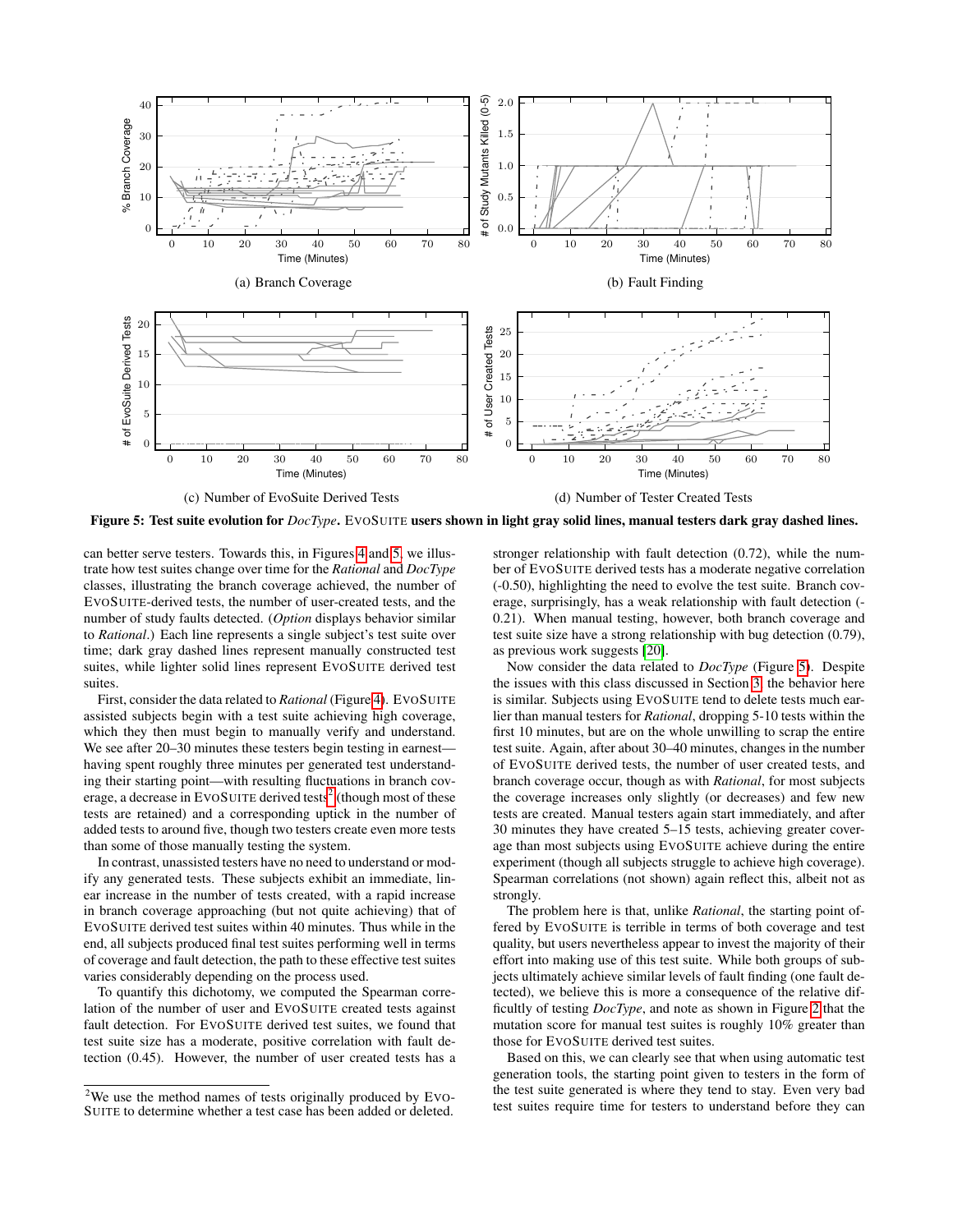#### <span id="page-8-1"></span>Table 3: Correlation of Mean Number of Assertions with Fault Detection, Using Subjects' Final Test Suites

"MA" is the mean number of assertions, "GMK" is the number of generated mutants that were killed, "SFD" is the number of study faults detected. Correlations not statistically significant at  $\alpha = 0.05$  are denoted with an asterisk.

|                    | <b>EVOSUITE</b> Testing |            | <b>Manual Testing</b> |            |  |
|--------------------|-------------------------|------------|-----------------------|------------|--|
|                    | <b>SFD</b>              | <b>GMK</b> | <b>SFD</b>            | <b>GMK</b> |  |
| <b>Option MA</b>   | $-0.06*$                | 0.19       | 0.26                  | $0.10*$    |  |
| <b>Rational MA</b> | $-0.65$                 | $-0.73$    | 0.30                  | 0.35       |  |
| DocType MA         | $-0.12*$                | $0.05*$    | 0.17                  | 0.17       |  |

begin to repair them, and following this they are loath to replace them completely. This stickiness, which naturally does not exist during manual test suite construction, is cause for concern. Strong evidence exists that, in many, perhaps most cases, automatic test generation performs poorly in terms of coverage [\[7,](#page-10-10) [17\]](#page-10-11). If testers struggle to improve and correct poor generated test suites, the use automatic generation tools may be a drag on the testing process.

#### <span id="page-8-0"></span>4.2 Influence of Assertions

In Section [3,](#page-5-1) we noted that EVOSUITE generated tests capable of detecting faults, if subjects could understand and correct the assertions. One possible explanation why subjects failed to correct these assertions is a problem in the generated test cases. According to the exit survey, subjects were happy about the length and readability of the test cases, and they agreed that confirming the correctness of an assertion is easier than writing an assertion for a generated test case. However, while they thought that EVOSUITE chose good assertions, they often stated that it chose *too many* assertions.

To understand how EVOSUITE generated assertions differed from those of manual testers, we examined the number of assertions per test for both sets of subjects, and computed the Spearman correlation of the number of assertions constructed and the fault finding effectiveness. These results are listed in Table [3](#page-8-1) and Figure [6.](#page-8-2)

We can see from Figure [6](#page-8-2) subjects performing manual testing do in fact tend to construct fewer assertions, producing an average of 1.44 to 1.68 assertions per test, versus the 1.41 to 4.9 assertions per test present in test suites derived from EVOSUITE. In the case of *Option* and *Rational*, testers examining EVOSUITE tests must inspect up to 2–3 times more generated assertions than they typically chose to construct, a potentially large increase in effort.

Furthermore, from Table [3](#page-8-1) we see that when manually testing *Rational* (the only case in which the number of assertions constructed by manual testers exhibits variation) the mean number of assertions per test suite has a positive (albeit low/moderate) correlation with mutation score and bug detection (0.30 and 0.35). However, when using EVOSUITE to test *Rational*, the mean number of assertions has a moderate, negative correlation with effectiveness (-0.65 and -0.73). Thus as EVOSUITE derived test suites evolve to become more effective, extraneous tests/assertions are dropped and replaced with tests using a smaller number of assertions. This hints that it may be possible to replace the relatively large number of generated assertions with a smaller number of more targeted assertions, with no decrease in fault detection effectiveness.

Note another possibility exists concerning why subjects failed to correct assertions: a problem in understanding the class under test and its specification. Indeed, the subjects using EVOSUITE consistently felt that the difficulty in understanding generated unit tests depended more on the complexity of the class, not the actual tests. Only for *Rational*, the smallest class, did subjects using EVOSUITE feel testing was easier than subjects manually testing. Considering that subjects were more effective at fixing assertions for *Rational* than other classes, it seems that the more difficult a



<span id="page-8-2"></span>Figure 6: Number of assertions per test (each box spans from 1st to 3rd quartile, middle line marks the median, whiskers extend up to  $1.5\times$  the inter-quartile range, while plus symbols represent outliers and stars signify the mean).

class is to understand, the more difficult it becomes to successfully apply an automated test generation tool. Developing methods of selecting assertions to mitigate this issue seems key to producing generated test suites which testers feel comfortable using.

## 4.3 Implications for Future Work

#### *4.3.1 Earn the Trust of Testers*

As discussed in the previous two subsections, even given terrible generated tests, most testers still invest a significant amount of effort in understanding and attempting to repair the tests. In short, testers trust these tools, much as they trust their compiler. However, as evidenced by *DocType* and previous empirical studies, this trust is misplaced. These tools have been developed to provide a test suite using a *best-effort* approach, and thus will always present the user with a test suite—even when the quality of the test suite (in terms of coverage, etc.) is quite poor. Over time, testing tools which require significant effort from testers but which only sometimes repay that effort seem likely to be discarded, as testers learn to not trust the tool and invest their time elsewhere (in this case, manual test development).

We therefore believe developers of automatic test generation tools must develop strong methods of culling their test suites, presenting only tests and groups of tests which are very likely to repay the effort required to understand them. Thus we need not only the ability to generate test suites, but also to assess our confidence in them before presenting them to testers. In particular, methods of determining when the tool is performing well or poorly appear to be needed. If EVOSUITE was capable of, for example, distinguishing the quality of the test suites generated for *Option* and *DocType* either by coverage, or mutation score, or by detecting configuration errors—testers could be spared useless test suites while still gaining the benefits of EVOSUITE when those benefits are present. Given previous results indicating that situations similar to *DocType* occur frequently in practice [\[7\]](#page-10-10), such a method seems a necessary step towards creating trustworthy test generation tools.

Naturally, part of improving our ability to generate tests which testers trust is adapting our test generation techniques to create more understandable tests. This need has been established in the testing research literature (e.g., [\[1,](#page-10-19) [9,](#page-10-20) [10,](#page-10-6) [24\]](#page-10-21)) and underscored by our study's results; however, to the best of our knowledge no human subject study has been conducted to determine what factors impact human understanding of tests. In lieu of this, researchers have developed ad-hoc metrics for quantifying user understanding,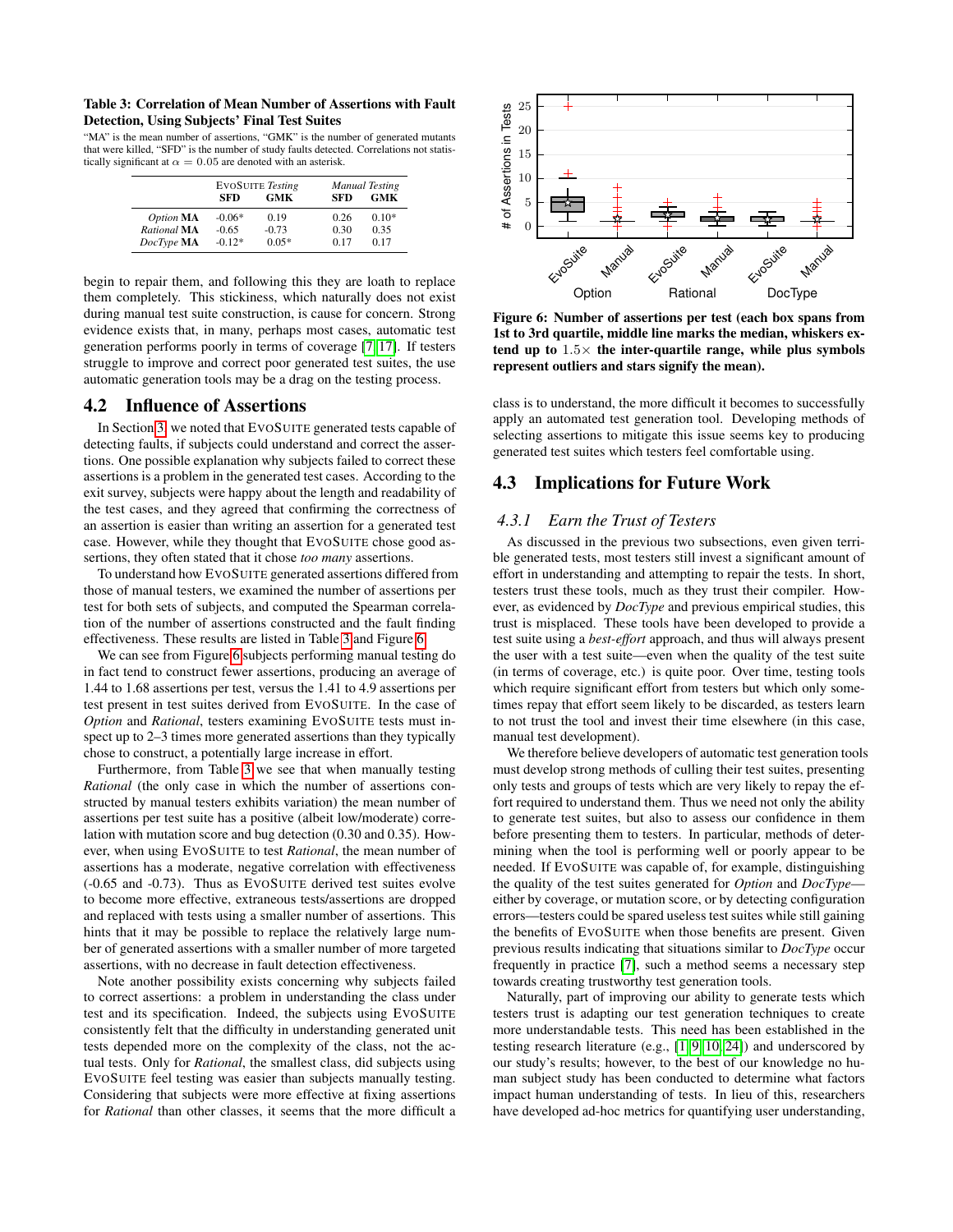in particular assuming that test length and the number methods invoked correspond to user understanding. While these metrics appear to be intuitively sensible, given the importance of accurately predicting test understanding, human subject studies examining the relationship between these proposed factors and test understanding are warranted.

#### *4.3.2 High Test Coverage is Not the Goal*

Much of the work in test case generation focuses on improving structural test coverage under the assumption that improving coverage is the key to improving test generation effectiveness. While this is inevitably partly true—we cannot detect faults in unexecuted code—our results indicate that at best a moderate relationship between test coverage and fault detection is present (correlation generally less than 0.6). From this we infer two implications. First this underscores the need for continual user studies, since we have no effective proxy measure for determining if a tool will be effective when used by users. Mechanically evaluating automatic test generation tools, without user studies, increases the likelihood of forming misleading or incorrect conclusions.

Second, this highlights the need for carefully considering how assertions are generated during test generation. We must execute incorrect code in order to detect faults, but without an effective test oracle, detection remains unlikely. Indeed, previous work has demonstrated that careful consideration of how the test oracle is selected can increase the detection of faults [\[29\]](#page-10-22), and based on our results we believe additional work focused on improving test oracle selection is needed.

#### *4.3.3 User Suggestions*

As part of the survey, subjects were given the chance to provide feedback and suggestions on improving EVOSUITE and automated test generation. Several subjects not using EVOSUITE commented that they would like to use an automated tool, in particular to test getters/setters and other trivial pieces of code. As one subject put it, test generation tools would be great to take over the "boring" parts of testing.

Subjects using EVOSUITE listed a number of concrete suggestions on how to improve unit test generation. The suggestion given most frequently (by seven subjects) was that automatically generated test cases need a short comment explaining what they do. An additional frequent suggestion was to reduce the number of assertions per test. In particular, if one test has several assertions it might even be better to split it up into several tests with fewer assertions.

An interesting suggestion was to prioritize test cases by their importance to avoid the problem of "1000 tests without structure", although of course the question what makes a test case important is not easy to answer. Finally, subjects using EVOSUITE were generally happy about the readability, and several subjects explicitly commended it. However, there were a couple of useful suggestions on how to improve the tests, in particular by changing variable and method naming as well as value choices to something closer to what manual testers would choose.

## 5. RELATED WORK

Although controlled human studies are not common in software engineering, there has been some recent work evaluating techniques with users (e.g., [\[26\]](#page-10-23)), and not always with positive results. Parnin and Orso [\[22\]](#page-10-24) conducted a study to determine if debugging techniques based on statement ranking help to locate bugs quicker. They found that significant improvements in speed were "limited to more experienced developers and simpler code". Staats et al. [\[30\]](#page-10-25) conducted a study to investigate if dynamic invariant generation tools are helpful, e.g. in creating automated oracles. Thirty subjects were asked to classify automatically generated invariants as correct or incorrect. Unfortunately, subjects "misclassified 9.1 − 39.8% of correct invariants and  $26.1 - 58.6\%$  of incorrect invariants", "calling into question the ability of users to effectively use generated invariants".

One study addressing the question of how automated testing tools compare to manual testing was carried out by Ramler et al. [\[25\]](#page-10-26), involving 48 subjects. The fault detection of manually written test cases was compared with randomly-generated test cases using Randoop. Fault detection rates were found to be similar, although the techniques revealed different kinds of faults.

The EVOSUITE tool is based on the use of metaheuristic search algorithms [\[6\]](#page-10-27), e.g., genetic algorithms, which have achieved several "human competitive" results (e.g., for genetic programming [\[16\]](#page-10-28)). While the application of search-based algorithms in software engineering (SBSE) has been increasing in the last few years [\[11\]](#page-10-29), there have only been a few studies involving human subjects and SBSE. Pastore et al. [\[24\]](#page-10-21) used crowdsourcing to verify the correctness of assertions generated with EVOSUITE against JavaDoc documentation, but unlike our study the source code of the tested classes was not shown to participants. In this study, the human participants (crowd-workers) performed well at this task, but only as long as the documentation and tests were both readable and understandable. Afshan et al. [\[1\]](#page-10-19) also used crowdsourcing to evaluate the readability of test cases involving string inputs produced with another search-based testing tool, IGUANA. Finally, Souza et al. [\[5\]](#page-10-30) compared the solutions generated with search-based techniques against those constructed by humans, concluding that SBSE was capable of generating solutions of higher quality and, of course, in less time.

#### 6. CONCLUSIONS

Beginning with earliest attempts at automated test data generation in the 70s, the assumption has been even partial automation of the testing process yields a net benefit. Initially, test data generation explicitly assumed that test data would be analyzed manually [\[19\]](#page-10-31), although later work distinguishes between the availability of an automated test oracle and manual test oracles [\[33\]](#page-10-32). Successive work on white-box test generation has frequently ignored the question of using the test data after generation, and focused on the technically challenging aspects of test generation.

Our study reveals that merely automatically generating a set of test cases, even high coverage test cases, does not necessarily improve our ability to test software. This result can be seen as a call to arms to the software testing research community. It is time for software testing research to consider the follow-up problem to whitebox test data generation: once we have generated our test data, how should the developer *use* it?

In order to facilitate reproduction of our study and future studies in software testing, we provide all experimental material of this study as well as EVOSUITE on our Web site:

<http://www.evosuite.org/study>

## 7. ACKNOWLEDGEMENTS

We thank René Just for his help in modifying the MAJOR mutation system. This work is supported by a Google Focused Research Award on "Test Amplification"; the World Class University program under the National Research Foundation of Korea (Project No: R31-30007); EPSRC grant EP/I010386/1, "RE-COST: REducing the Cost of Oracles in Software Testing"; and the Norwegian Research Council.